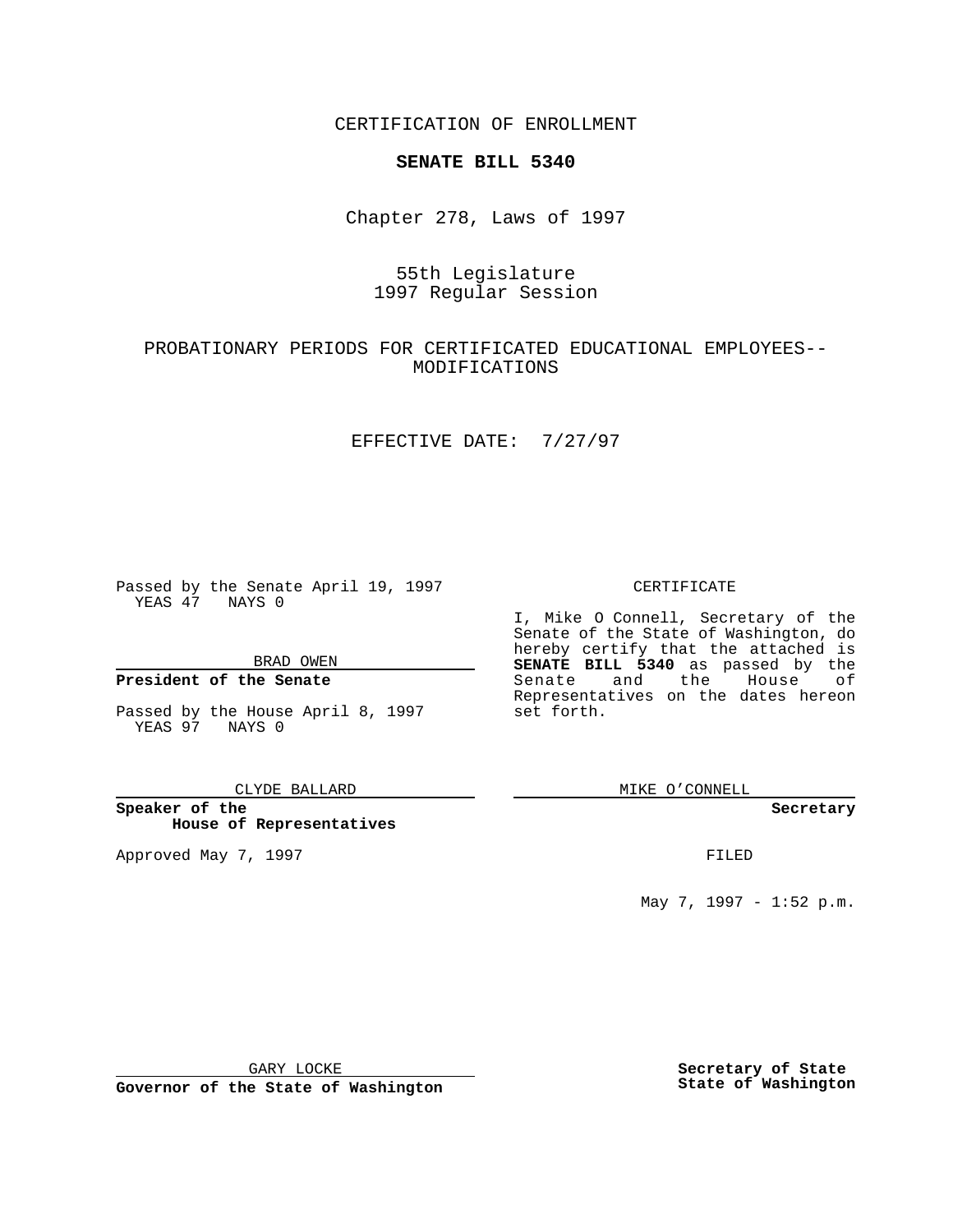## **SENATE BILL 5340** \_\_\_\_\_\_\_\_\_\_\_\_\_\_\_\_\_\_\_\_\_\_\_\_\_\_\_\_\_\_\_\_\_\_\_\_\_\_\_\_\_\_\_\_\_\_\_

\_\_\_\_\_\_\_\_\_\_\_\_\_\_\_\_\_\_\_\_\_\_\_\_\_\_\_\_\_\_\_\_\_\_\_\_\_\_\_\_\_\_\_\_\_\_\_

### AS AMENDED BY THE HOUSE

Passed Legislature - 1997 Regular Session

**State of Washington 55th Legislature 1997 Regular Session By** Senators Hochstatter, Johnson, Zarelli, Oke and Finkbeiner Read first time 01/23/97. Referred to Committee on Education.

 AN ACT Relating to the probationary period for certificated educational employees; and amending RCW 28A.405.100.

BE IT ENACTED BY THE LEGISLATURE OF THE STATE OF WASHINGTON:

 **Sec. 1.** RCW 28A.405.100 and 1994 c 115 s 1 are each amended to read as follows:

 (1) The superintendent of public instruction shall establish and may amend from time to time minimum criteria for the evaluation of the professional performance capabilities and development of certificated classroom teachers and certificated support personnel. For classroom teachers the criteria shall be developed in the following categories: Instructional skill; classroom management, professional preparation and scholarship; effort toward improvement when needed; the handling of student discipline and attendant problems; and interest in teaching pupils and knowledge of subject matter.

 Every board of directors shall, in accordance with procedure provided in RCW 41.59.010 through 41.59.170, 41.59.910 and 41.59.920, establish evaluative criteria and procedures for all certificated classroom teachers and certificated support personnel. The evaluative criteria must contain as a minimum the criteria established by the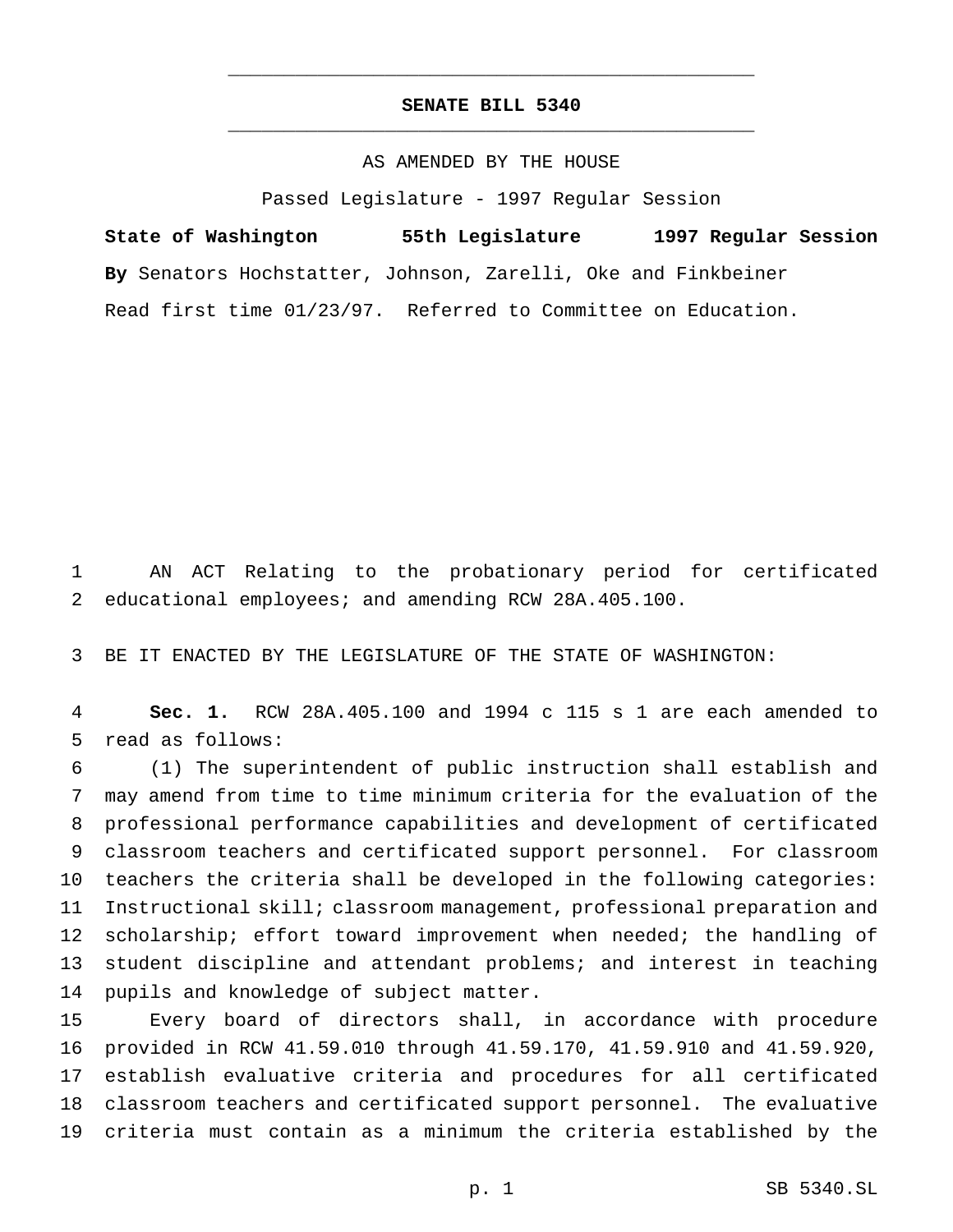superintendent of public instruction pursuant to this section and must be prepared within six months following adoption of the superintendent of public instruction's minimum criteria. The district must certify to the superintendent of public instruction that evaluative criteria have been so prepared by the district.

 Except as provided in subsection (5) of this section, it shall be the responsibility of a principal or his or her designee to evaluate all certificated personnel in his or her school. During each school year all classroom teachers and certificated support personnel, hereinafter referred to as "employees" in this section, shall be observed for the purposes of evaluation at least twice in the performance of their assigned duties. Total observation time for each employee for each school year shall be not less than sixty minutes. Following each observation, or series of observations, the principal or other evaluator shall promptly document the results of the observation in writing, and shall provide the employee with a copy thereof within three days after such report is prepared. New employees shall be observed at least once for a total observation time of thirty minutes during the first ninety calendar days of their employment period.

20 ((Every)) At any time after October 15th, an employee whose work is judged unsatisfactory based on district evaluation criteria shall be 22 notified in writing of ((stated)) the specific areas of deficiencies 23 along with a ((suggested specific and)) reasonable program for 24 improvement ((on or before February 1st of each year)). During the 25 period of probation, the employee may not be transferred from the supervision of the original evaluator. Improvement of performance or 27 probable cause for nonrenewal must occur and be documented by the 28 original evaluator before any consideration of a request for transfer 29 or reassignment as contemplated by either the individual or the school 30 district. A probationary period of sixty school days shall be 31 established ((beginning on or before February 1st and ending no later 32 than May 1st)). The establishment of a probationary period does not 33 adversely affect the contract status of an employee within the meaning 34 of RCW 28A.405.300. The purpose of the probationary period is to give the employee opportunity to demonstrate improvements in his or her areas of deficiency. The establishment of the probationary period and the giving of the notice to the employee of deficiency shall be by the school district superintendent and need not be submitted to the board of directors for approval. During the probationary period the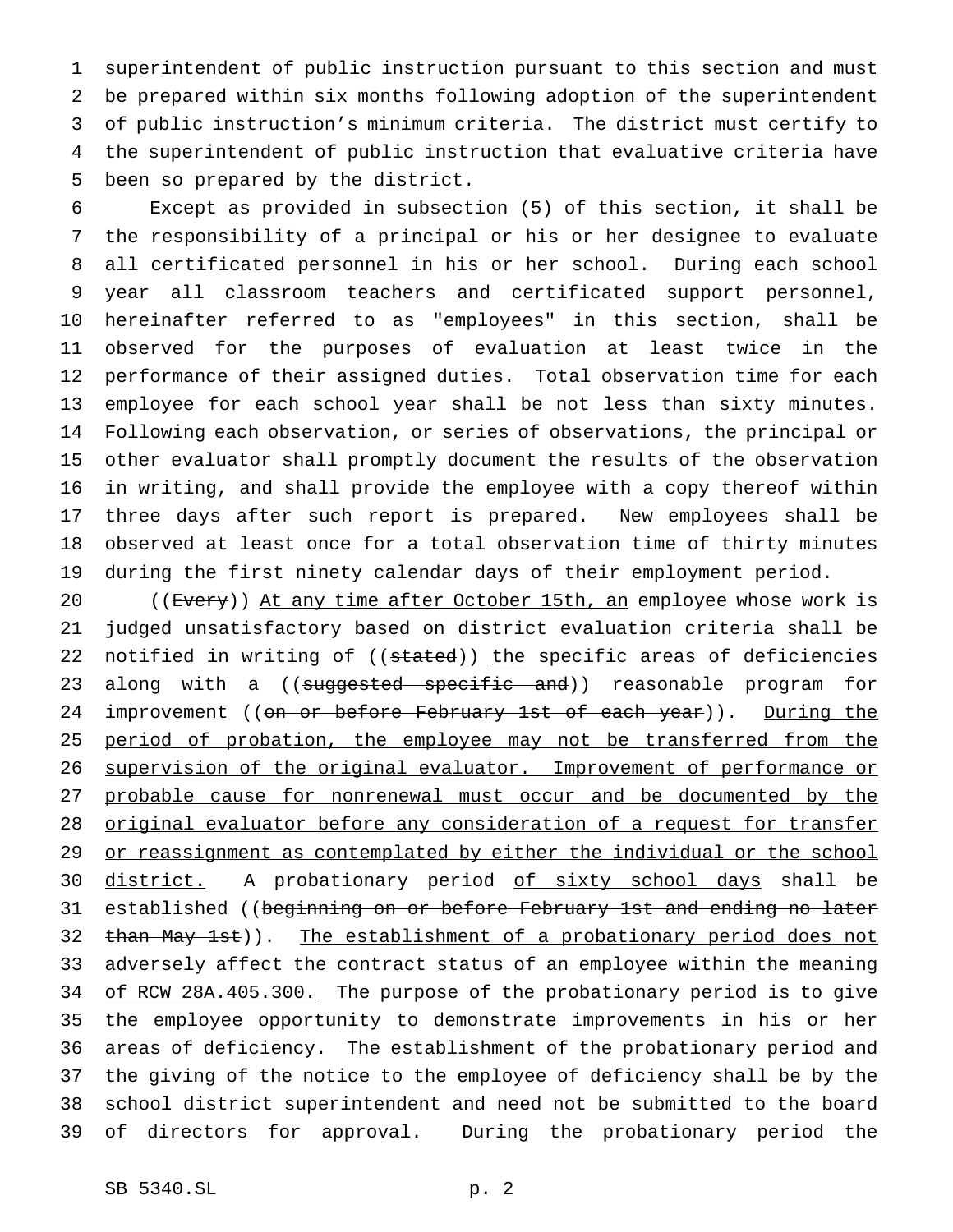evaluator shall meet with the employee at least twice monthly to supervise and make a written evaluation of the progress, if any, made by the employee. The evaluator may authorize one additional certificated employee to evaluate the probationer and to aid the employee in improving his or her areas of deficiency; such additional certificated employee shall be immune from any civil liability that might otherwise be incurred or imposed with regard to the good faith performance of such evaluation. The probationer may be removed from probation if he or she has demonstrated improvement to the satisfaction of the principal in those areas specifically detailed in his or her initial notice of deficiency and subsequently detailed in his or her 12 improvement program. Lack of necessary improvement ((shall be)) during the established probationary period, as specifically documented in writing with notification to the probationer and shall constitute grounds for a finding of probable cause under RCW 28A.405.300 or 28A.405.210.

 ((The establishment of a probationary period shall not be deemed to 18 adversely affect the contract status of an employee within the meaning 19 of RCW 28A.405.300.)

 Immediately following the completion of a probationary period that does not produce performance changes detailed in the initial notice of 22 deficiencies and improvement program, the employee may be removed from 23 his or her assignment and placed into an alternative assignment for the 24 remainder of the school year. This reassignment may not displace 25 another employee nor may it adversely affect the probationary 26 employee's compensation or benefits for the remainder of the employee's 27 contract year. If such reassignment is not possible, the district may, 28 at its option, place the employee on paid leave for the balance of the 29 contract term.

 (2) Every board of directors shall establish evaluative criteria and procedures for all superintendents, principals, and other administrators. It shall be the responsibility of the district superintendent or his or her designee to evaluate all administrators. Such evaluation shall be based on the administrative position job description. Such criteria, when applicable, shall include at least the following categories: Knowledge of, experience in, and training in recognizing good professional performance, capabilities and 38 development; school administration and management; school finance; professional preparation and scholarship; effort toward improvement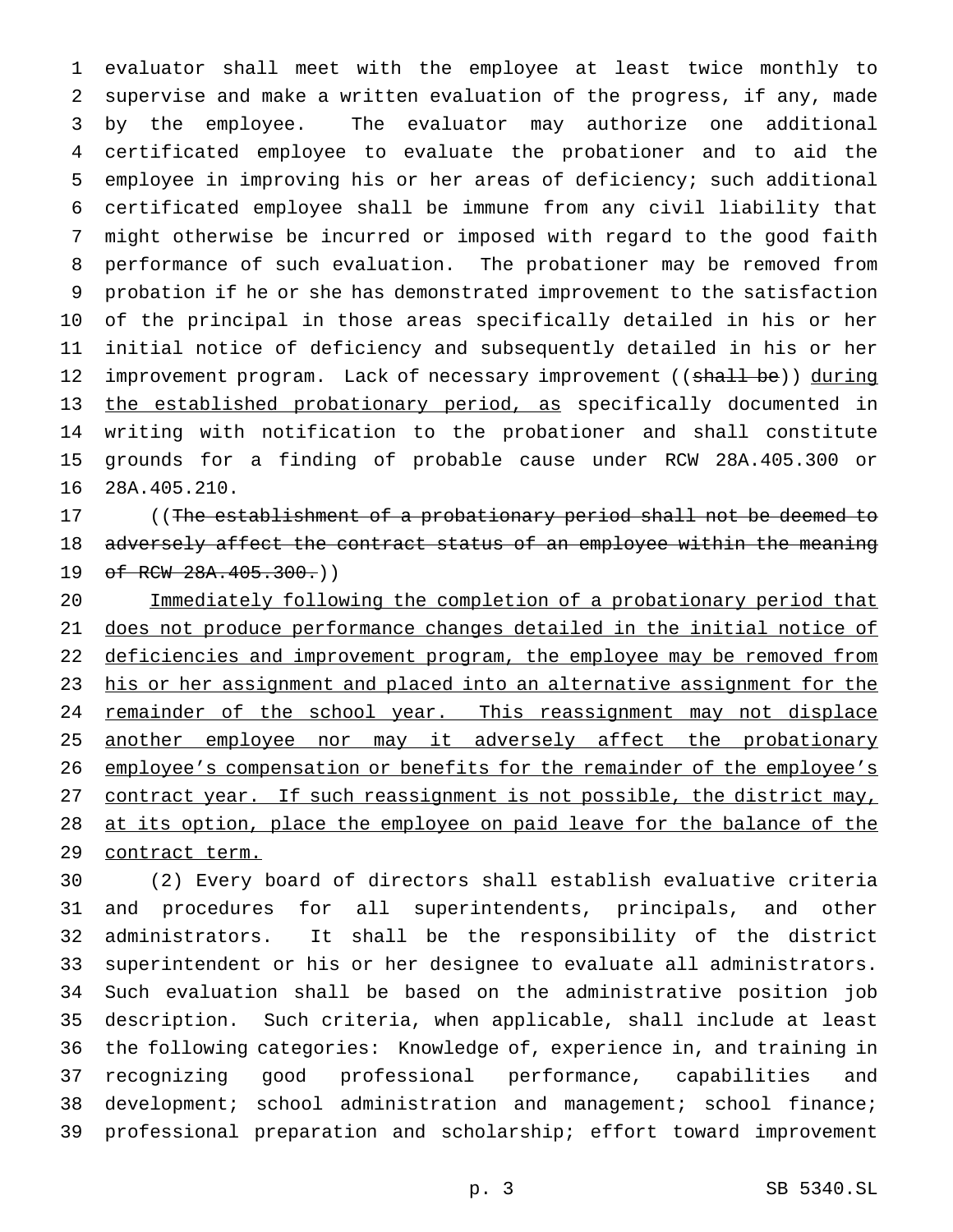when needed; interest in pupils, employees, patrons and subjects taught in school; leadership; and ability and performance of evaluation of school personnel.

 (3) Each certificated employee shall have the opportunity for confidential conferences with his or her immediate supervisor on no less than two occasions in each school year. Such confidential conference shall have as its sole purpose the aiding of the administrator in his or her assessment of the employee's professional performance.

 (4) The failure of any evaluator to evaluate or supervise or cause the evaluation or supervision of certificated employees or administrators in accordance with this section, as now or hereafter amended, when it is his or her specific assigned or delegated responsibility to do so, shall be sufficient cause for the nonrenewal of any such evaluator's contract under RCW 28A.405.210, or the discharge of such evaluator under RCW 28A.405.300.

 (5) After an employee has four years of satisfactory evaluations under subsection (1) of this section, a school district may use a short form of evaluation, a locally bargained evaluation emphasizing professional growth, an evaluation under subsection (1) of this section, or any combination thereof. The short form of evaluation shall include either a thirty minute observation during the school year with a written summary or a final annual written evaluation based on the criteria in subsection (1) of this section and based on at least two observation periods during the school year totaling at least sixty minutes without a written summary of such observations being prepared. However, the evaluation process set forth in subsection (1) of this section shall be followed at least once every three years unless this time is extended by a local school district under the bargaining process set forth in chapter 41.59 RCW. The employee or evaluator may require that the evaluation process set forth in subsection (1) of this section be conducted in any given school year. No evaluation other than the evaluation authorized under subsection (1) of this section may be used as a basis for determining that an employee's work is unsatisfactory under subsection (1) of this section or as probable cause for the nonrenewal of an employee's contract under RCW 28A.405.210 unless an evaluation process developed under chapter 41.59 RCW determines otherwise.